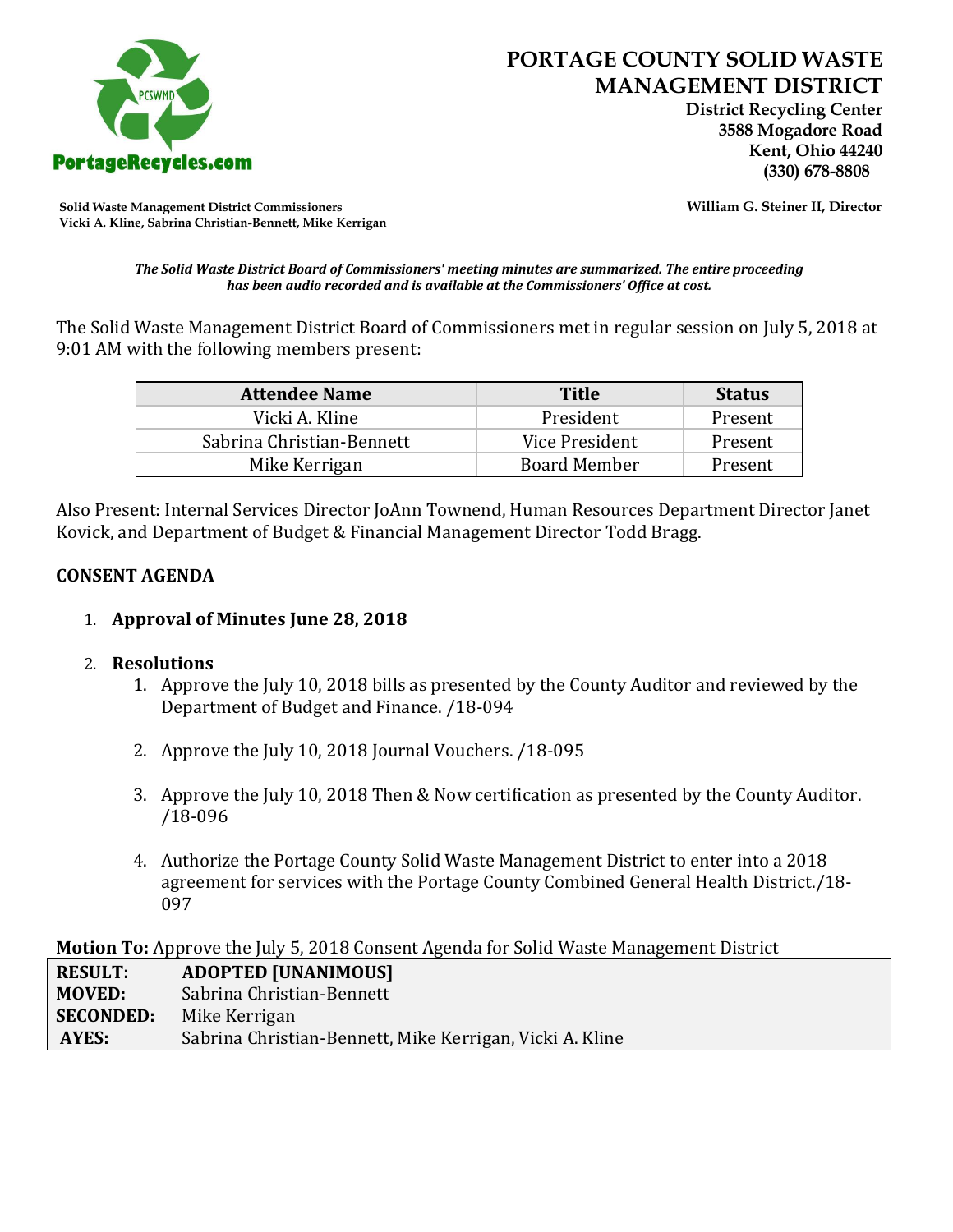# **RESOLUTION NO. 18-094 - RE: BILLS APPROVED AND CERTIFIED TO THE PORTAGE COUNTY AUDITOR FOR PAYMENT.**

It was moved by Sabrina Christian-Bennett, seconded by Mike Kerrigan that the following resolution be adopted:

- **RESOLVED,** that the bills were approved and certified to the County Auditor for payment, contingent upon the review of the Portage County Department of Budget and Financial Management, Department of Internal Services or other designee on July 10, 2018 in the total payment amount of **\$15,338.96 for Funds 8300-8399** as set forth in the Accounts Payable Warrant Report on file in the office of the Portage County Auditor; and be it further
- **RESOLVED,** that the District Board of Commissioners finds and determines that all formal actions of this Board concerning and relating to the adoption of this resolution were taken in an open meeting of this Board and that all deliberations of this Board that resulted in those formal actions were in meeting open to the public in compliance with the law including Section 121.22 of the Ohio Revised Code.

Roll call vote as follows:

Vicki A. Kline, Yea; Sabrina Christian-Bennett, Yea; Mike Kerrigan, Yea;

# **RESOLUTION NO. 18-095**

This resolution was inadvertently omitted. This is for numbering purposes only.

# **RESOLUTION NO. 18-096 - RE: ACCEPTANCE OF THEN AND NOW CERTIFICATIONS FOR PAYMENT.**

It was moved by Sabrina Christian-Bennett, seconded by Mike Kerrigan that the following resolution be adopted:

| <b>WHEREAS,</b> | Ohio Revised Code Section 5705.41 (D)(1) authorizes the expenditure of moneys,<br>provided a certificate of the County Auditor is supplied stating that there was at the<br>time of the making of such contract or order and at the time of the execution of such<br>certificate a sufficient sum appropriated for the purpose of such contract and in the<br>treasury or in process of collection to the credit of an appropriate fund free from any<br>previous encumbrances (Then and Now Certification), and |
|-----------------|------------------------------------------------------------------------------------------------------------------------------------------------------------------------------------------------------------------------------------------------------------------------------------------------------------------------------------------------------------------------------------------------------------------------------------------------------------------------------------------------------------------|
| <b>WHEREAS,</b> | the Then and Now Certification is recommended by the State Auditor's Office, the<br>Portage County Auditor's Office, and the Portage County Prosecutor's Office, and                                                                                                                                                                                                                                                                                                                                             |
| <b>WHEREAS,</b> | a listing of expenditures, attached hereto as Exhibit "A" and incorporated herein by<br>reference, has been certified by the County Auditor according to Ohio Revised Code<br>section 5705.41 (D)(1); now therefore be it                                                                                                                                                                                                                                                                                        |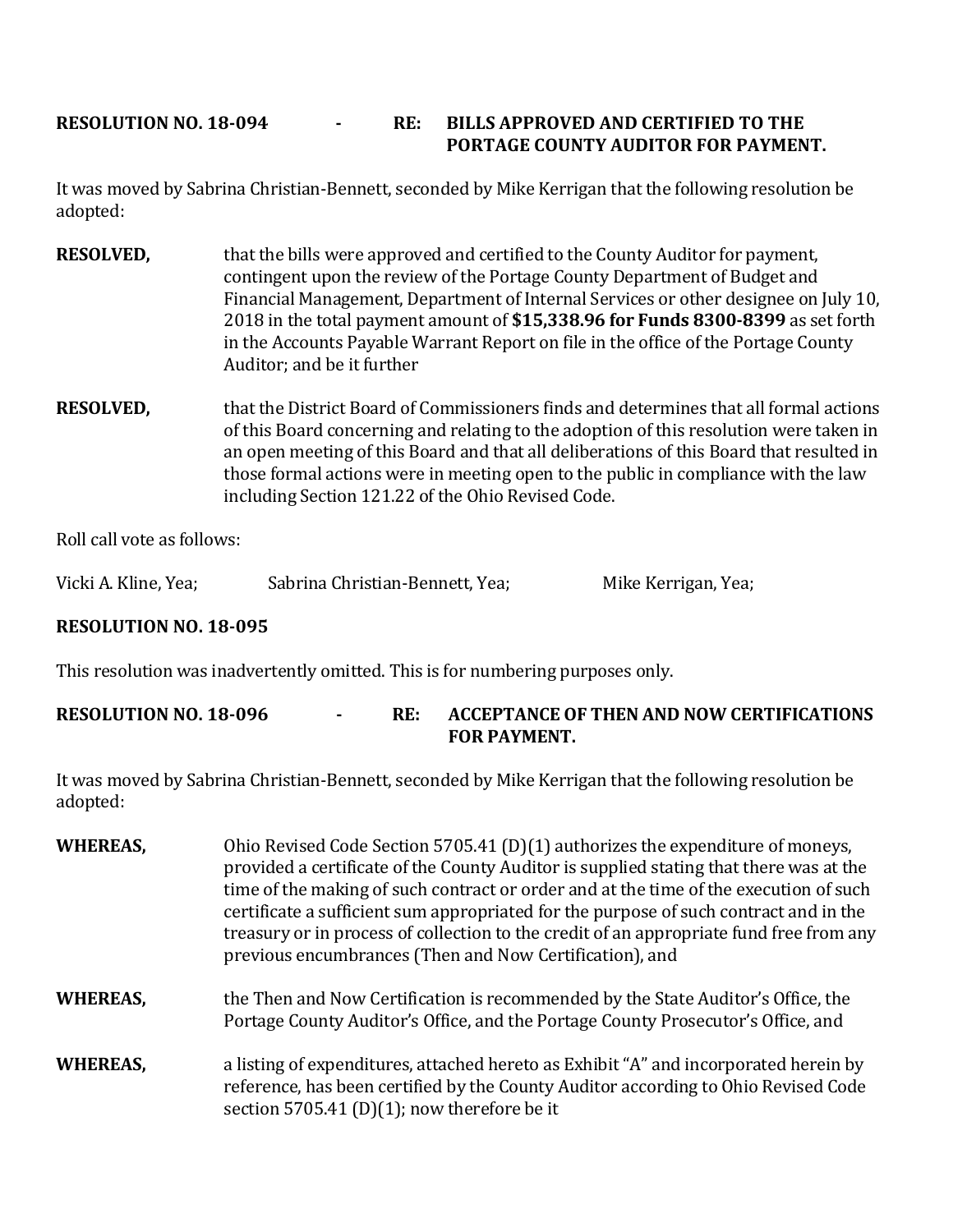| <b>RESOLVED,</b> | that the expenditures listed herein are properly certified by the County Auditor in<br>the amount of \$1,580.00 dated July 10, 2018 as set forth in Exhibit "A" shall be<br>paid; and be it further                                                                                                                                                                                                                    |
|------------------|------------------------------------------------------------------------------------------------------------------------------------------------------------------------------------------------------------------------------------------------------------------------------------------------------------------------------------------------------------------------------------------------------------------------|
| <b>RESOLVED,</b> | that the District Board of Commissioners finds and determines that all formal actions<br>of this Board concerning and relating to the adoption of this resolution were taken in<br>an open meeting of this Board and that all deliberations of this Board that resulted in<br>those formal actions were in meeting open to the public in compliance with the law<br>including Section 121.22 of the Ohio Revised Code. |

Roll call vote as follows:

| Vicki A. Kline, Yea;         | Sabrina Christian-Bennett, Yea; |     | Mike Kerrigan, Yea;                                                                                                                                                                             |
|------------------------------|---------------------------------|-----|-------------------------------------------------------------------------------------------------------------------------------------------------------------------------------------------------|
| <b>RESOLUTION NO. 18-097</b> | $\sim$                          | RE: | <b>AUTHORIZE THE PORTAGE COUNTY SOLID WASTE</b><br><b>MANAGEMENT DISTRICT TO ENTER INTO A 2018</b><br>AGREEMENT FOR SERVICES WITH THE PORTAGE<br><b>COUNTY COMBINED GENERAL HEALTH DISTRICT</b> |

It was moved by Sabrina Christian-Bennett, seconded by Mike Kerrigan that the following resolution be adopted:

| <b>WHEREAS,</b>            | the Portage County Solid Waste Management District desires services to perform<br>certain monitoring, investigating and inspections services required by the Portage<br>County Solid Waste Plan; and                                                                                                                                                                                                                    |
|----------------------------|-------------------------------------------------------------------------------------------------------------------------------------------------------------------------------------------------------------------------------------------------------------------------------------------------------------------------------------------------------------------------------------------------------------------------|
| <b>WHEREAS,</b>            | the Portage County Health District can provide the services needed by the Portage<br>County Solid Waste Management District; now therefore be it                                                                                                                                                                                                                                                                        |
| <b>RESOLVED,</b>           | the Board of District Commissioners for the Portage County Solid Waste<br>Management District agrees to enter into an agreement for services for the year<br>2018 with the Portage County Combined General Health District in an amount not to<br>exceed \$64,945.00 for the purpose of providing environmental protection services<br>for the time period January 1, 2018 through December 31, 2018; and be it further |
| <b>RESOLVED,</b>           | that the Board of District Commissioners finds and determines that all formal actions<br>of this Board concerning and relating to the adoption of this resolution were taken in<br>an open meeting of this Board and that all deliberations of this Board that resulted in<br>those formal actions were in meetings open to the public in compliance with the law<br>including Section 121.22 of the Ohio Revised Code. |
| Roll call vote as follows: |                                                                                                                                                                                                                                                                                                                                                                                                                         |

Vicki Kline, Yea; Sabrina Christian-Bennett, Yea; Mike Kerrigan, Yea;